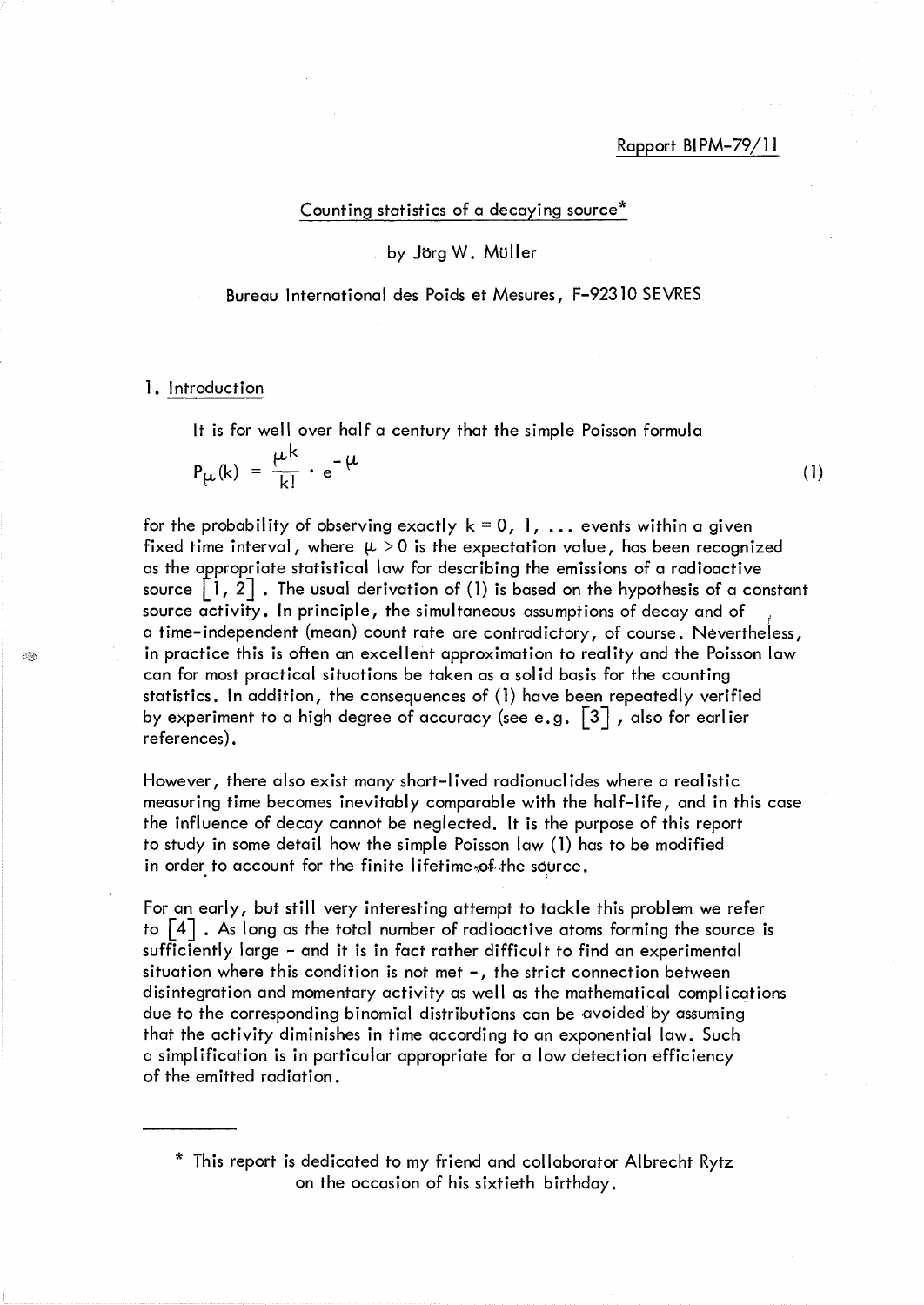We therefore assume that the registered count rate  $\rho(t)$  is given by

T

G.

$$
\varphi(t) = \varphi_o \cdot e^{-\lambda t} + \beta \tag{2}
$$

where  $1/\gamma$  is the mean lifetime of the source and  $\beta$  the background rate. Possible count-rate dependent experimental effects (as, for example, those due to dead time) which could disturb the assumed strict proportional ity between activity and measured count rate are supposed to be negligibly small.

There seem to exist mainly two practical situations where the effect of decay has to be taken into account. In the first case a single measurement of duration T is made, and this measurement is then repeated a large number of times with new sources of nominally the same initial activity. This situation may be real ized for very short-lived isotopes in a target which is periodically reactivated by a suitable nuclear reaction and measured immediately afterwards. From the statistical point of view this case poses no problem. In fact, as a simple consequence of the superposition principle, also an inhomogeneous Poisson process still follows the Poisson statistics (1), but with  $\mu$  replaced by an effective expectation value

$$
\mu_{eff} = \int_{0}^{1} \rho(t) dt
$$
 (3)

Hence, the distribution of the results of n measurements will be Poissonian, provided that we have statistically equivalent initial conditions for the n runs. It will be obvious that a given activation (of fixed time and intensity) will not result in the production of exactly the same number N of radioactive atoms. However, it can be shown that this is not only unnecessary, but that it is rather a Poisson distribution of N which is the physically required (and experimentally achievable) initial condition for  $t = 0$ .

The second experimental situation is I ikely to be of more direct interest. Here a given single, rapidly decaying source is measured for a large number of consecutive short time intervals of equal length  $t_o$ . Whereas decay during  $t_o$ may be negligible, this will not be true for the total period of observation, which is  $T = n \cdot t_{o}$  if the n measuring intervals follow each other without interruption. For experimental reasons it may be necessary that each measuring interval is followed by an "inactive" time  $t^i$  (used, for instance, for classification of the number of events k observed in the preceding "live" time  $t_o$ ); we shall then have  $T = n(t_0 + t_0)$ . Provided that  $t_0^1$  is constant it will be without influence on the statistical distribution of the observed number of events per interval  $t_0$  for the total measuring time T. It is for this second type of experimental situation that the effect of decay on the measured "Poisson distribution" will be analyzed in what follows.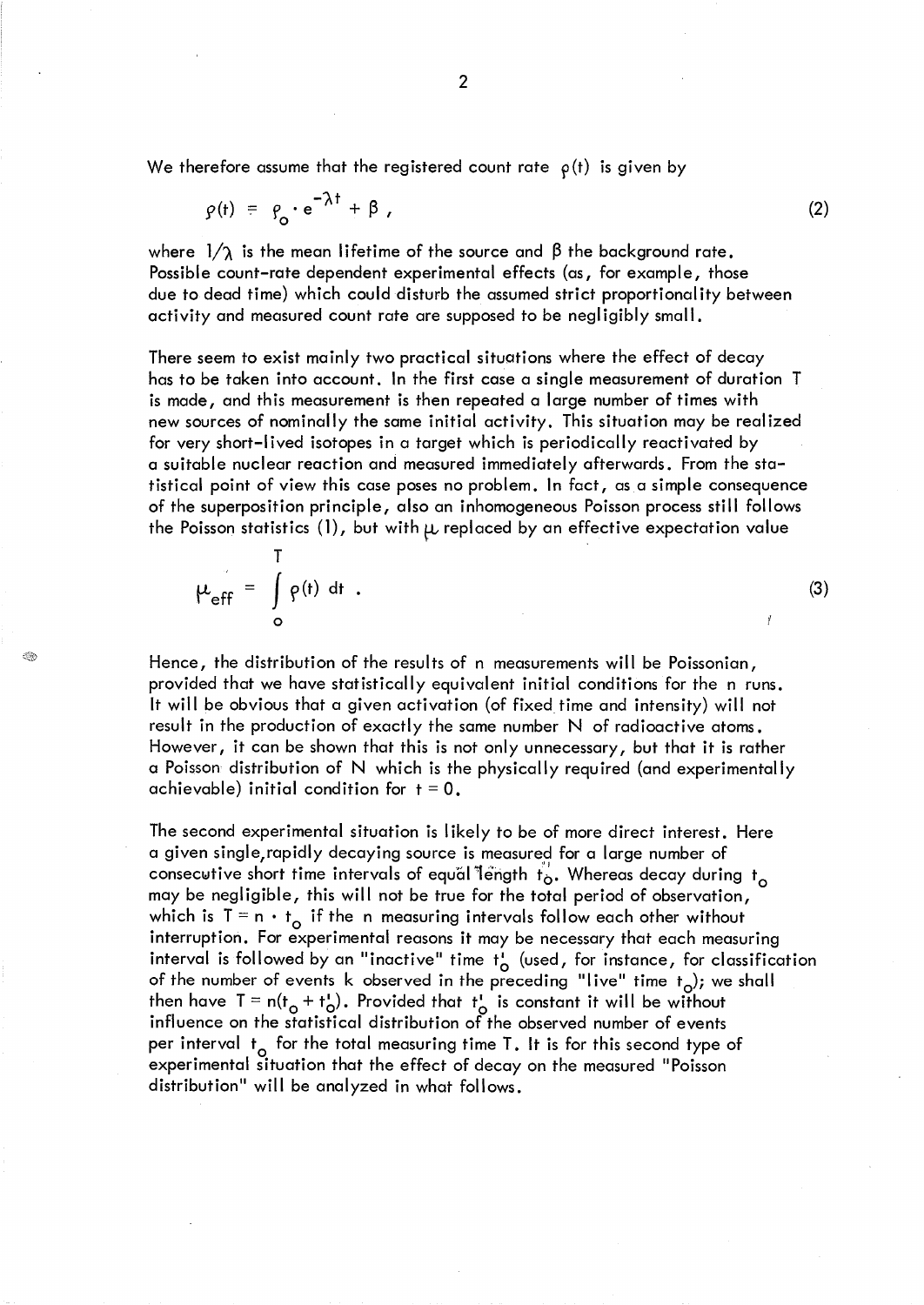## 2. Derivation of the modified distribution

Assuming  $t_o^1 = 0$  for the sake of simplicity, and also that the total measuring time T is subdivided into a large number n of equal counting intervals  $t_o = T/n$ , we obtain for the probability of observing exactly  $k$  events in  $t_{o}$  , as a consequence of (1) and (2), the expression

$$
\gamma^{P(k)} = \frac{1}{n} \sum_{j=0}^{n-1} \frac{(\rho_j t_o)^k}{k!} \cdot e^{-\rho_j t_o}
$$
\nwith  $\rho_j = \beta + \rho_o \cdot e^{-\beta}$ . (4)

Hence, with  $\rho_o t_o = \mu_o$  and  $\beta t_o = g$ ,

G.

$$
\lambda^{P(k)} = \frac{1}{T} \sum_{i=0}^{T} (g + \mu_o \cdot e^{-i\lambda t} \cdot \frac{1}{k!} \cdot \exp(-g - \mu_o \cdot e^{-i\lambda t} \cdot \frac{1}{k!})
$$

$$
= \frac{1}{T} \sum_{i=0}^{T} (g + \mu_o \cdot e^{-i\lambda t} \cdot e^{-i\lambda t} \cdot \exp(-\mu_o \cdot e^{-i\lambda t} \cdot \frac{1}{k!})
$$

Since n  $\gg$  1 and with  $jt_0 = t$ , we find that the probability for observing k events is given in good approximation by

$$
\gamma^{P(k)} = \frac{e^{-g}}{T \cdot k!} \int_{0}^{T} (g + \mu_{o} \cdot e^{-\lambda t})^{k} \cdot \exp(-\mu_{o} \cdot e^{-\lambda t}) dt
$$
  

$$
= \frac{e^{-g}}{T \cdot k!} \sum_{r=0}^{k} {k \choose r} g^{k-r} \mu_{o}^{r} \int_{0}^{T} \exp(-r\lambda t - \mu_{o} \cdot e^{-\lambda t}) dt . \qquad (5)
$$

In the absence of background, this expression can be simplified considerably since for  $g = 0$  we have  $g^{k-r} = \delta_{k-r, o}$  , hence

$$
\gamma^{P(k)} = \frac{1}{T \cdot k!} \mu_{o}^{k} \int_{O}^{T} \exp(-k \lambda t - \mu_{o} \cdot e^{-\lambda t}) dt
$$
  

$$
= \frac{1}{C} P(k) \cdot \frac{1}{T} \int_{O}^{T} \exp[-k \lambda t + \mu_{o}(1 - e^{-\lambda t})] dt .
$$
 (6)

Some approximate forms of (6) involving power-series expansions are discussed in the Appendix. It is easy to verify that quite generally

 $\lim_{\lambda \to 0} \frac{p(k)}{n} = \frac{p(k)}{0}$ , where  $\lim_{\lambda \to 0} \frac{p(k)}{k} = \lim_{k \to \infty} \frac{p(k)}{k}$ 

is the corresponding Poisson probability without decay.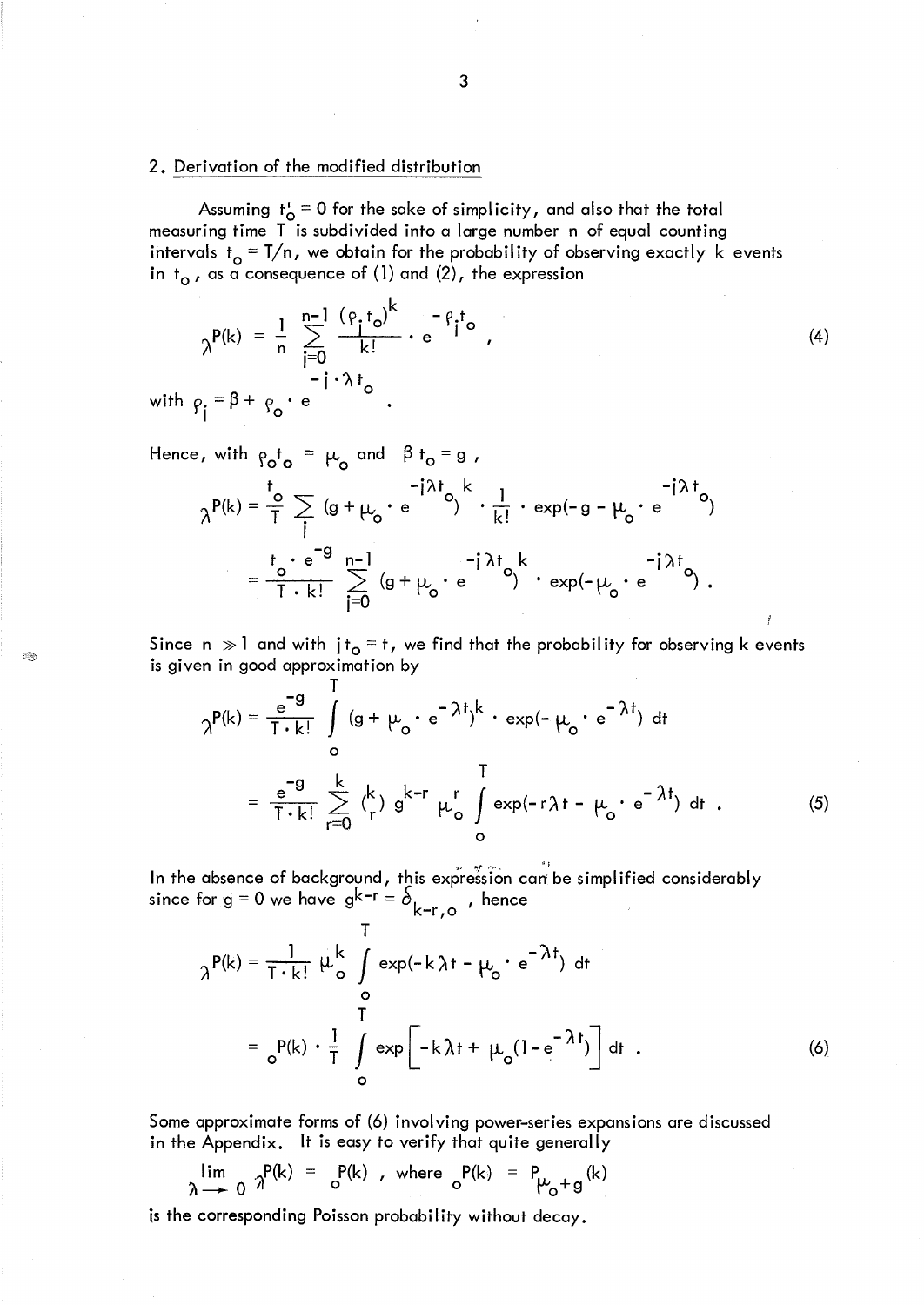3. Search for a closed form of (5)

a) The case  $k > 0$ 

The integral appearing in (5) can also be written in the form

$$
\int_{0}^{T} \exp(-r\lambda t - \mu_{0} \cdot e^{-\lambda t}) dt = \int_{0}^{\infty} \exp(\ldots) dt - \int_{0}^{\infty} \exp(\ldots) dt = I_{0}(r) - I_{1}(r).
$$

With the variable  $x = \lambda$  (t - T) and the abbreviation  $\vartheta^* = \lambda T$ , the second term is

$$
I_1(r) = \int_{0}^{\infty} exp\left\{-r(x + \vartheta^2) - \mu_0 \cdot e^{-(x + \vartheta^2)}\right\} \frac{dx}{\lambda}
$$

$$
= \frac{e^{-r\vartheta^2}}{\lambda} \int_{0}^{\infty} exp(-rx - \mu_1 \cdot e^{-x}) dx,
$$

 $-\gamma$ <sup>+</sup> where  $\mu_{1} = \mu_{0} \cdot e^{-\mathcal{V}}$ .

Q)

Likewise we get for the first integral, with  $\lambda t = x$ ,

$$
I_o(r) = \frac{1}{\lambda} \int_{0}^{\infty} \exp(-rx - \mu_o \cdot e^{-x}) dx.
$$

Let us first consider the case where  $r > 0$ . With  $s = 0$  or 1 we then obtain

(7)

$$
\mathsf{I}_{\mathsf{s}}(\mathsf{r}) = \frac{\mathsf{e}^{-\mathsf{r}\mathsf{s}\,\boldsymbol{\vartheta}^{\mathsf{n}}}}{\lambda} \int\limits_{\mathsf{Q}} \exp(-\mathsf{r}\mathsf{x} - \mu_{\mathsf{s}} \cdot \mathsf{e}^{-\mathsf{x}}) \,\,\mathrm{d}\mathsf{x}.
$$

This integral can be evaluated by means of the formula 
$$
\begin{bmatrix} 5 \end{bmatrix}
$$

$$
\begin{aligned}\n\text{exp}(-kx - \mu e^{-x}) \, dx &= \mu^{-k} \cdot \gamma(k, \mu) \\
0 & \mu\n\end{aligned}
$$
\nwhere  $\gamma(k, \mu) = \int_{0}^{\mu} e^{-x} \cdot x^{k-1} \, dx$ , for  $k > 0$ ,

is the incomplete gamma function.

Hence one can write for  $r > 0$ 

4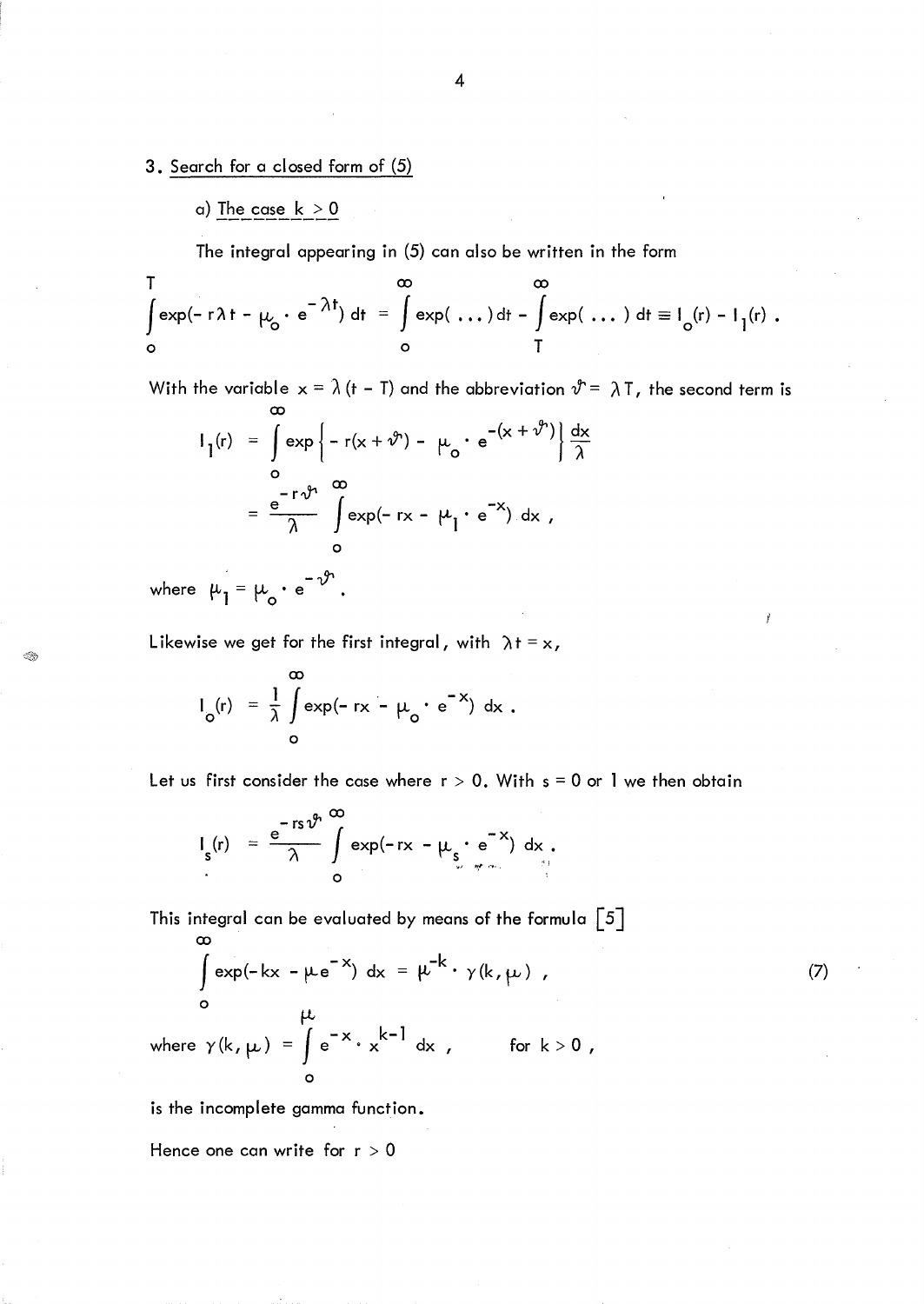$$
I_o(r) - I_1(r) = \frac{1}{\lambda} \left\{ \mu_o^{-r} \cdot \gamma(r, \mu_o) - \mu_1^{-r} \cdot e^{-r \hat{\mathcal{V}} \cdot \gamma(r, \mu_1)} \right\}
$$
  
= 
$$
\frac{1}{\lambda \cdot \mu_o^r} \left\{ \gamma(r, \mu_o) - \gamma(r, \mu_1) \right\}, \quad \text{for } \lambda \neq 0.
$$
 (8)

The case  $r = 0$  has to be treated separately. Its contribution to the sum in (5) is

$$
\begin{pmatrix} k \\ 0 \end{pmatrix} g^k \int\limits_0^1 \exp(-\mu_0 \cdot e^{-\lambda t}) dt.
$$

 $\mathbf{r}$ 

Putting  $\mu_{\text{a}} \cdot e^{-\lambda t} = y$  we find  $g^k$   $\int_{\mu_0}^{\mu_1} e^{-y} \frac{dy}{(-y)} = \frac{g^k}{\lambda} \begin{bmatrix} 0 \\ 0 \\ \mu_0 \end{bmatrix}$  $\frac{g}{\pi}$   $\left\{ \int_{0}^{\infty} \frac{e^{-y}}{y} dy - \int_{0}^{\infty} \frac{e^{-y}}{y} dy \right\}$ . *1* | <u>l</u><sub>L</sub> y y y 1  $\mu_{\circ}$ 

By means of the exponential integral function, which is defined by

$$
E_1(\mu) = \int_{\mu}^{\infty} \frac{e^{-y}}{y} dy, \qquad \text{for } \mu > 0,
$$
 (9)

we can also write for this contribution

❀

$$
\frac{g^k}{\lambda} \left\{ E_1(\mu_1) - E_1(\mu_0) \right\}
$$

Therefore, for k > 0 equation (5) takes on the form  
\n
$$
\lambda^{P(k)} = \frac{e^{-g}}{\sqrt[n]{k!}} \left\{ g^k \left[ E_1(\mu_1) - E_1(\mu_0) \right] + \sum_{r=1}^k {k \choose r} g^{k-r} \left[ \gamma(r, \mu_0) - \gamma(r, \mu_1) \right] \right\}.
$$
 (10)

b) The case  $k = 0$ 

This problem can now be readily settled. From (5) we conclude that

$$
\lambda^{P(0)} = \frac{e^{-g}}{T} \int\limits_{0}^{T} \exp(-\mu_0 \cdot e^{-\lambda t}) dt.
$$

By a rearrangement which corresponds exactly to the one just applied to the case  $r = 0$  we find

$$
\gamma^{P(0)} = \frac{e^{-g}}{v} \left\{ E_1(\mu_1) - E_1(\mu_0) \right\} \tag{11}
$$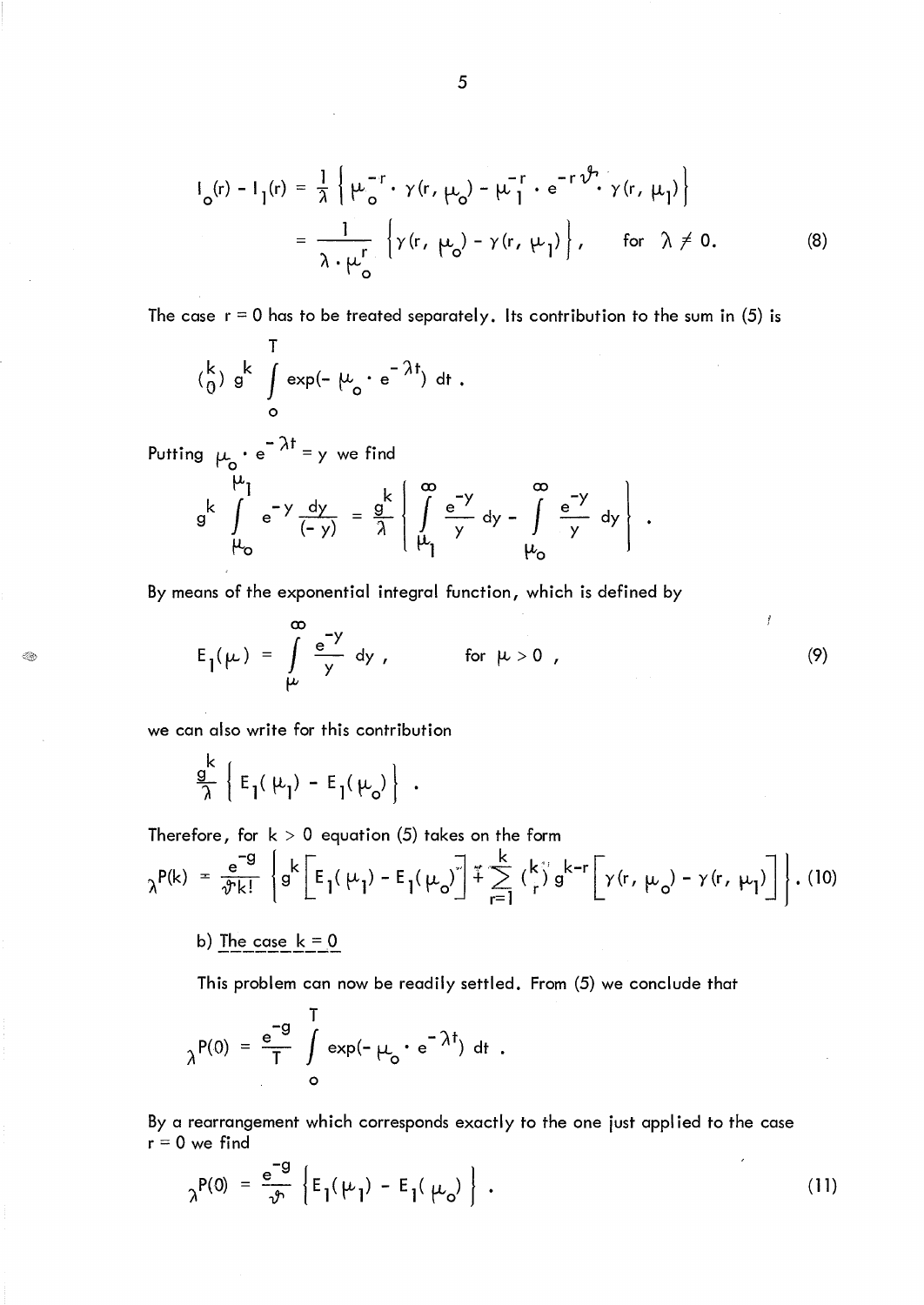Finally, in the absence of background  $(g = 0)$  the general expressions (10) and (11) reduce to

$$
\gamma^{P(k=0)} = \frac{1}{\vartheta} \left[ E_{1} (\mu_{1}) - E_{1} (\mu_{0}) \right] \text{ and}
$$
\n
$$
\gamma^{P(k \ge 1)} = \frac{1}{\vartheta^{n} k!} \left[ \gamma (k, \mu_{0}) - \gamma (k, \mu_{1}) \right],
$$
\n(12a)

since  $0^{k-r} = \delta_{k-r,0}$ , as noted previously.

This result can also be written as a product of the original Poisson distribution (at t = 0) and a correction factor  $C_k$ . We then have

$$
\lambda^{P(k)} = \delta^{P(k) \cdot C_k},
$$

where

 $\bigcircled{H}$ 

$$
C_{k} = \frac{e^{\mu_{o}}}{\nu^{o}} \cdot \begin{cases} \left[ E_{1}(\mu_{1}) - E_{1}(\mu_{o}) \right] & , & \text{for } k = 0 \\ \mu_{o}^{-k} \left[ \gamma(k, \mu_{o}) - \gamma(k, \mu_{1}) \right], & \text{if } k \ge 1. \end{cases}
$$
(12b)

To visualize the effect of the decay on the distribution of the counts k, some graphical representations of  $\chi P(k)$  are given in Figs. 1 and 2 for two values of initial expectation  $\mu_{\mathsf{o}}$  and some reduced decay parameters  $\vartheta$  =  $\lambda$ T.

#### 4. Moments of the modified distribution

Considering the complicated structure of the formulae for the probabilities  $\lambda_\lambda$ P(k), one might get the impression that the evaluation of the moments of k, defined for order r by

$$
\gamma E(k^{r}) = \sum_{k=0}^{\infty} k^{r} \cdot \gamma^{P(k)}
$$

will be a most cumbersome, if not impossible matter. It is interesting to note, therefore, that the necessary calculations can be considerably simplified just by interchanging the order of the two averaging processes involved, namely over k and T.

For any given fixed moment t, the count rate  $\rho(t)$ , given by (2), corresponds to a momentary expectation value E(k) of the number of events k, hence

$$
E_{\dagger}(k) = \rho(t) \cdot t_{o} = g + \mu_{o} \cdot e^{-\lambda t} = \mu(t) . \qquad (13)
$$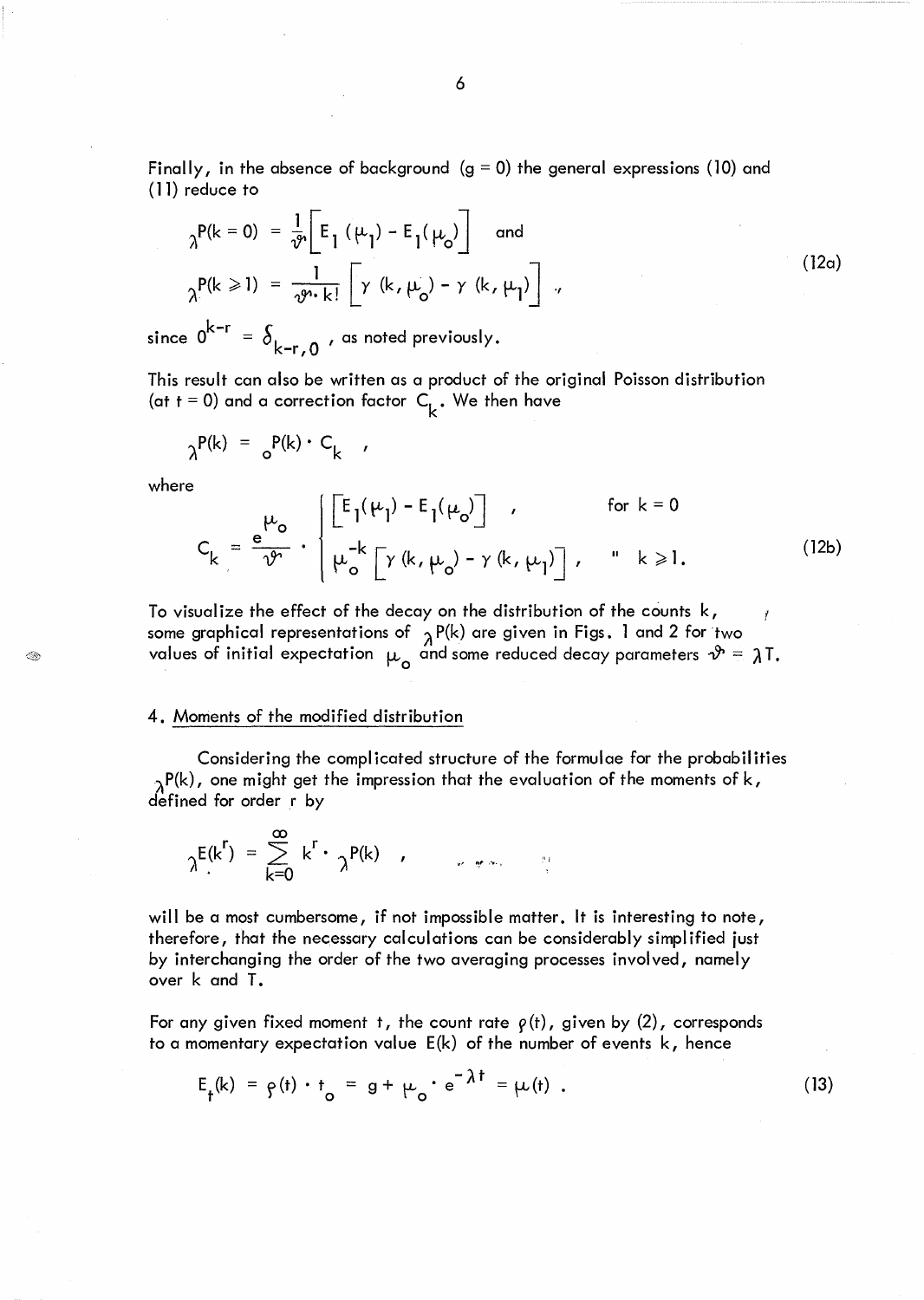

Figure 1 - Decay-modified Poisson probabilities  ${}_{\lambda}P(k)$ , for  $\mu_{o} = 10$ and  $\vartheta^* = \lambda T = 0$ , 0.2, 0.5, 1, 2 and 5. Background is assumed to be negligible. The case  $\vartheta^{\scriptscriptstyle\!}{}^{\scriptscriptstyle\!} = 0$  is a pure Poisson distribution.

ିୟ

7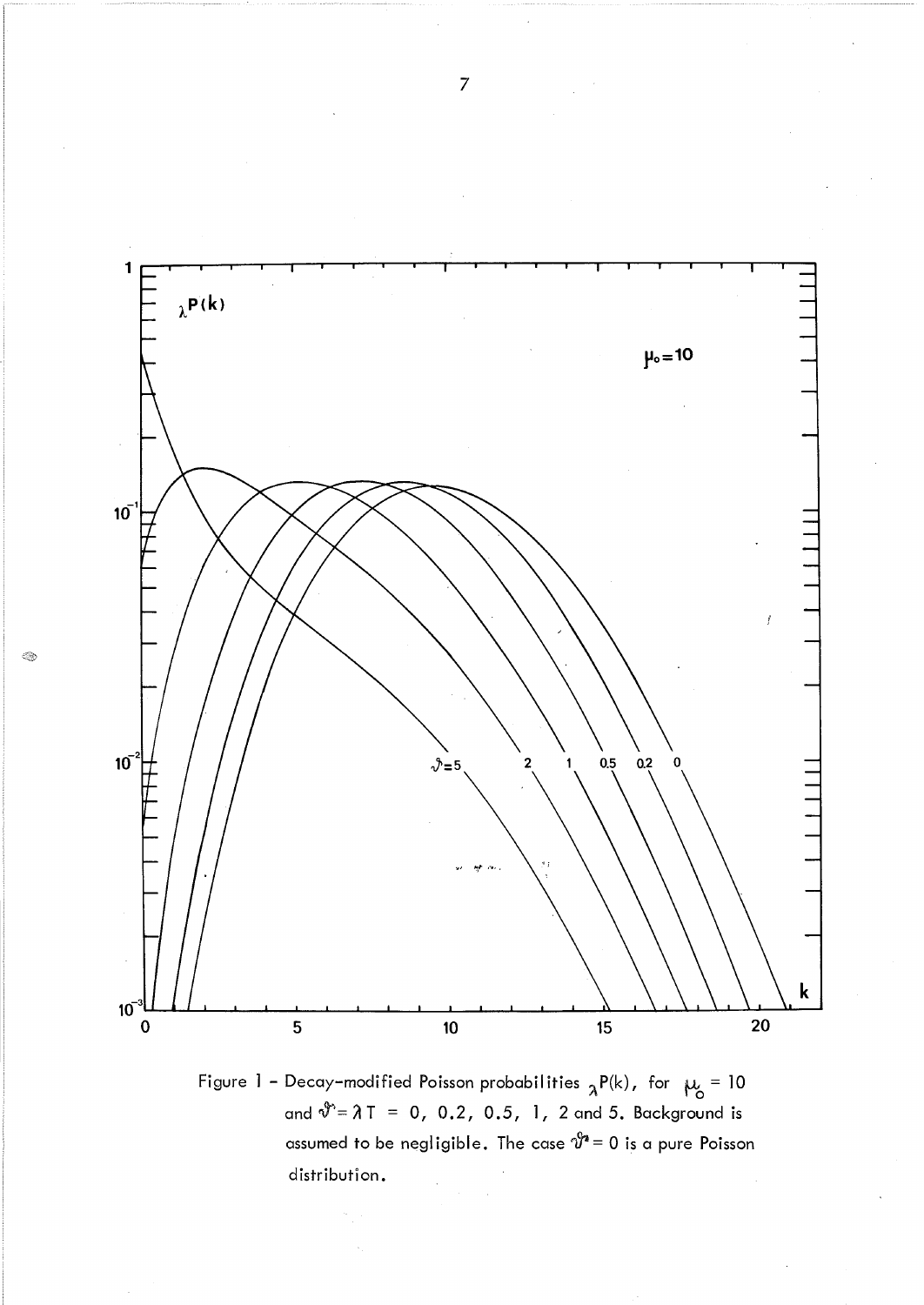

E.



8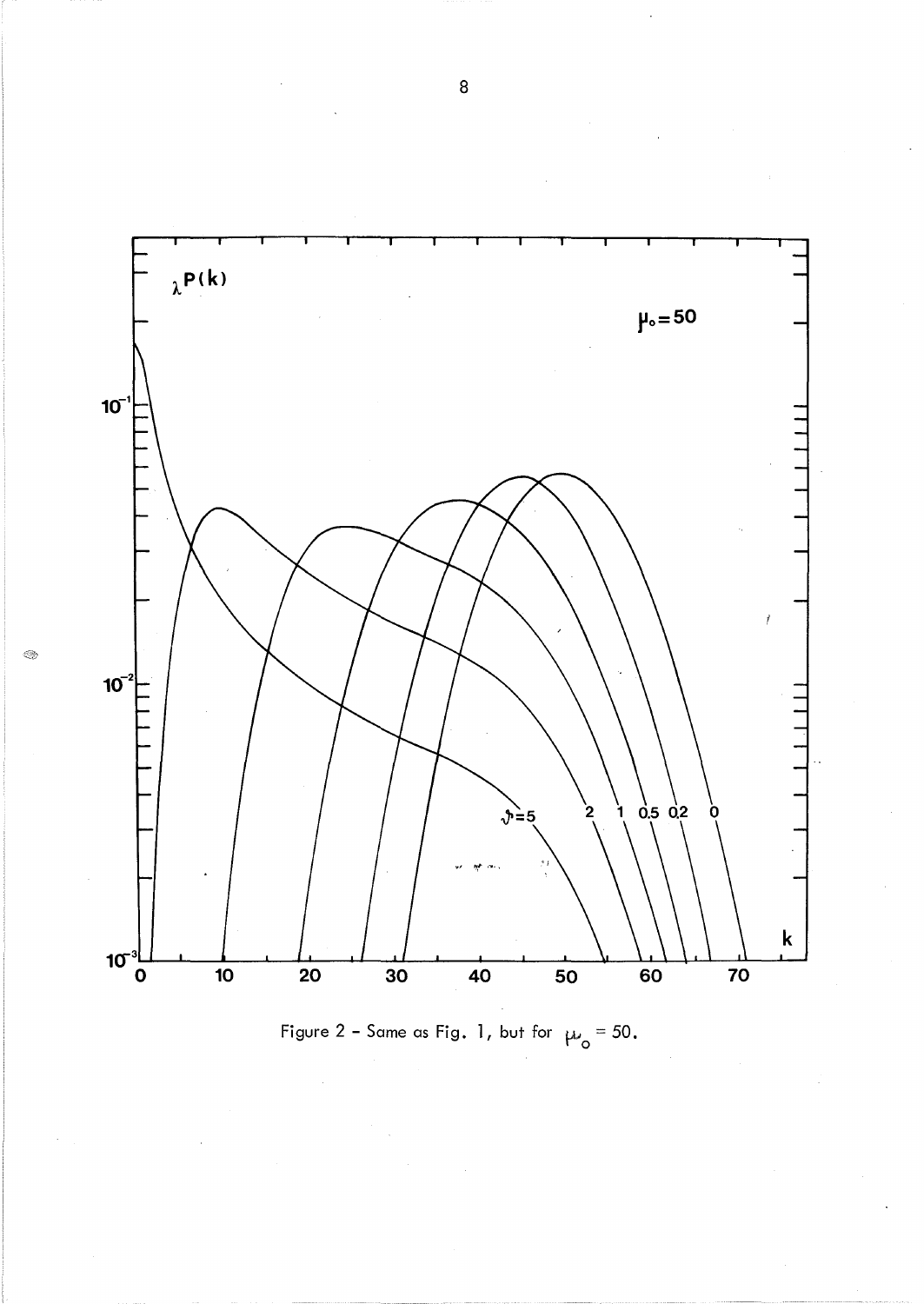Since the process, also with the background component included, still is at any moment of the Poisson type, the corresponding probabilities are, according to (1), given by

$$
P_{\mu(t)} = \frac{\mu^{k}(t)}{k!} \cdot e^{-\mu(t)}.
$$

Performing first the averaging over the total measuring time T, we get for the first moment

$$
\lambda^{\{E_{\mathbf{f}}(k)\}} \equiv \lambda^{E(k)} = \frac{1}{T} \int_{0}^{T} \mu(t) dt
$$

hence by means of (13)

$$
\gamma^{E(k)} = g + \frac{\mu_o}{T} \int_{0}^{T} e^{-\lambda t} dt = g + \frac{\mu_o}{\vartheta} (1 - e^{-\vartheta}), \text{ for } \vartheta \neq 0.
$$
 (14)

f

The variance V(k) can be obtained in a similar simple way which has been indicated earlier by Lewis et al.  $[6]$ . As a result of the Poisson nature we have

$$
V_{t}(k) = E_{t}(k^{2}) - E_{t}^{2}(k) = \mu(t)
$$

thus also

$$
E_t(k^2) = V_t(k) + E_t^2(k) = \mu(t) + \mu^2(t)
$$
.

Time averaging then yields

$$
\lambda^{\{V_{\mathbf{f}}(k)\}} \equiv \lambda^{V(k)} = \lambda^{\{E_{\mathbf{f}}(k^2)\}} - \lambda^{\{E_{\mathbf{f}}(k)\}}^2 \tag{15a}
$$

or more explicitly

$$
\gamma(k) = \frac{1}{T} \int_{0}^{T} \left[ \mu^{2}(t) + \mu(t) \right] dt - \left[ \frac{1}{T} \int_{0}^{T} \mu(t) dt \right]^{2}.
$$
 (15b)

Some rearrangements then lead with (13) to

$$
\gamma^{V(k)} = \frac{1}{T} \int_{0}^{T} (g + \mu_{0} e^{-\lambda t})^{2} dt + \gamma E(k) - \gamma E^{2}(k)
$$
  
=  $g^{2} + \frac{2g \mu_{0}}{\nu_{0}} (1 - e^{-\nu^{0}}) + \frac{\mu_{0}^{2}}{2 \nu^{0}} (1 - e^{-2\nu^{0}}) + \gamma E(k) - \gamma E^{2}(k)$ .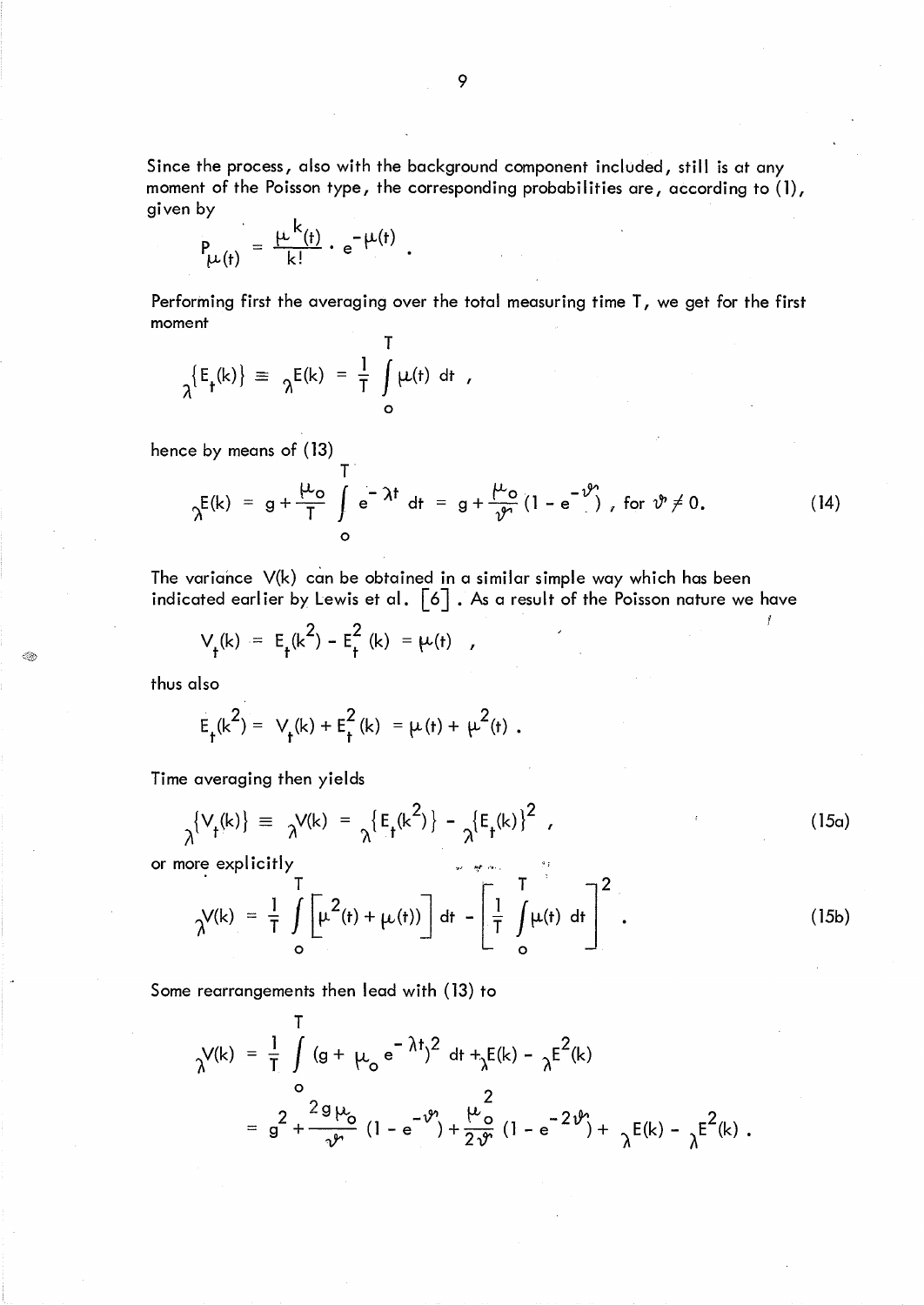Since 
$$
\lambda^{E^2(k)} = g^2 + \frac{2g \mu_0}{\vartheta} (1 - e^{-\vartheta}) + \frac{\mu_0^2}{\vartheta^2} (1 - e^{-\vartheta})^2
$$
,

we can also write

Q)

$$
\gamma V(k) = \frac{\mu_o^2}{2 \vartheta} (1 - e^{-2 \vartheta}) + \frac{\mu_o^2}{2} (1 - e^{-\vartheta})^2
$$
  
\n
$$
= \frac{\mu_o^2}{2 \vartheta} (1 - e^{-2 \vartheta}) + \frac{\mu_o^2}{2} (1 - e^{-\vartheta})^2
$$
  
\n
$$
= \frac{\mu_o^2}{2} (1 - e^{-\vartheta}) \left[ \frac{\vartheta}{2} (1 + e^{-\vartheta}) - (1 - e^{-\vartheta})^2 \right]
$$
  
\n
$$
= \frac{\mu_o^2}{2} (1 - e^{-\vartheta})^2 \left\{ \frac{\vartheta}{2} \cdot \frac{1 + e^{-\vartheta}}{1 - e^{-\vartheta}} - 1 \right\}
$$
  
\n
$$
= \frac{\mu_o^2}{2} (1 - e^{-\vartheta})^2 \left\{ \frac{\vartheta}{2} \cdot \frac{1 + e^{-\vartheta}}{1 - e^{-\vartheta}} - 1 \right\}, \text{ for } \vartheta \neq 0.
$$
 (16)

For  $g = 0$  this corresponds to the result given in  $\lceil 6 \rceil$  as eq. 26. It follows from (16) that the ratio

16) that the ratio  
\n
$$
R = \frac{\gamma^{V(k)} - \gamma^{E(k)}}{\left[\gamma^{E(k)} - g\right]^2} = \frac{\gamma^{E(k)}}{2} \left[\frac{1 + e^{-\gamma^{E(k)}}}{1 - e^{-\gamma^{E(k)}}}\right] - 1
$$
\n(17)

is only a function of  $\mathcal{Y}$ . Therefore, if the experimental mean and variance of k are inserted, this relation allows an evaluation of the half-life of the corresponding nucl ide, since

$$
T_{1/2} = (1/\lambda) \ln 2 = (T/\vartheta) \ln 2.
$$

For  $\mathcal{Y} \ll 1$  a power-series development gives the approximation

$$
R \cong \frac{\vartheta}{2} \cdot \frac{2 - \vartheta^2 + \vartheta^2 / 2}{\vartheta^2 - \vartheta^2 / 2 + \vartheta^3 / 6} - 1
$$
  

$$
\cong \vartheta^2 (1 - \frac{\vartheta^2}{2} + \frac{\vartheta^2}{4}) \frac{1}{\vartheta^2} (1 + \frac{\vartheta^2}{2} + \frac{\vartheta^2}{12}) - 1 \cong \frac{\vartheta^2}{12}.
$$

In general, however, it will be preferable to base such a determination on the entire empirical distribution of the values k and to deduce the half-I ife from a best fit of the theoretical values  $\lambda$  P(k). In this way, a possible systematic deviation in the shape of the curve can be readily seen in a graphical plot of the data while it would remain undetected in an evaluation using only the first two empirical moments.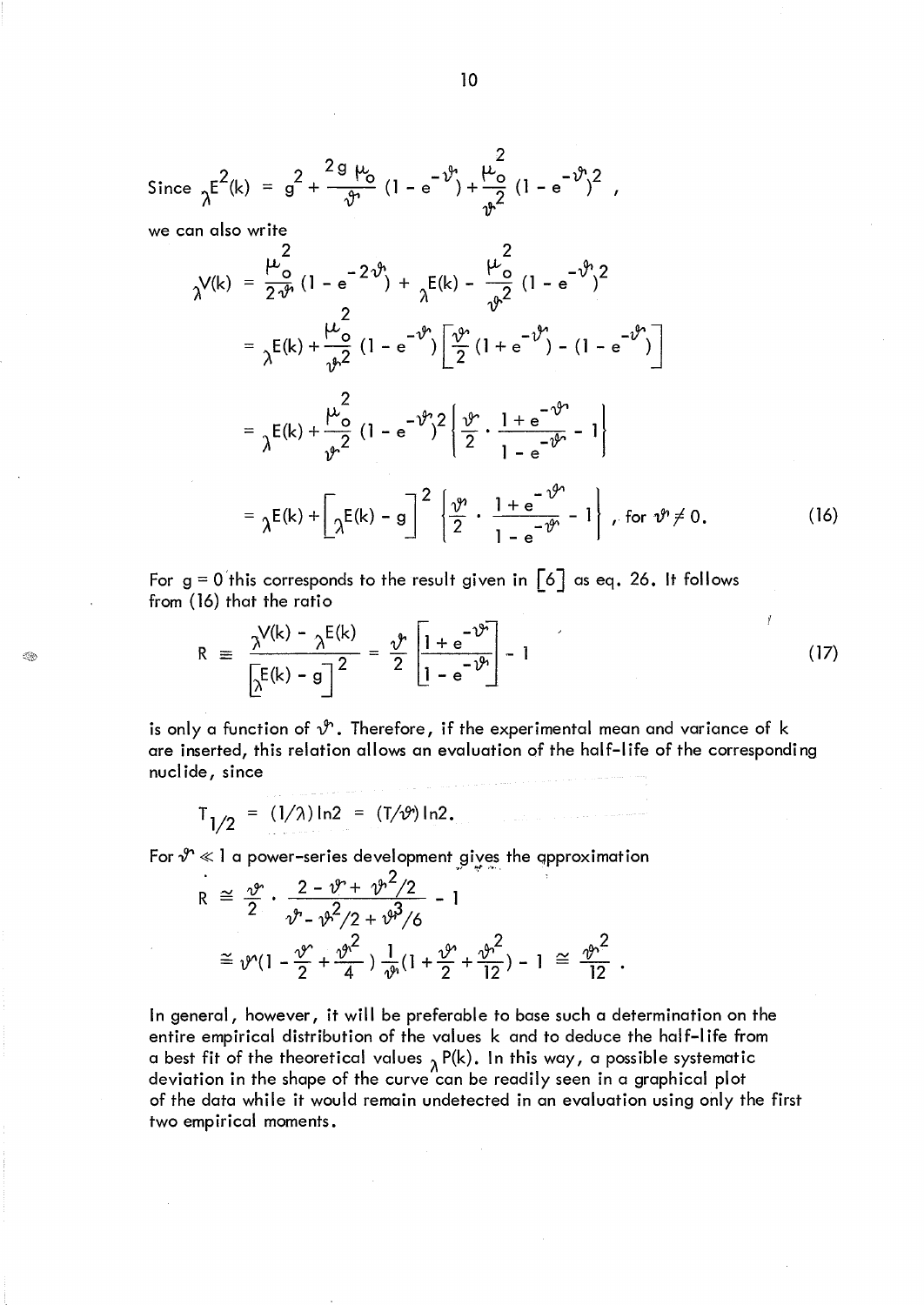In view of some practical applications of this method for measuring half-lives, the evaluation of the probabilities  $\gamma P(k)$  has been implemented in an automatic computer program. This has allowed us to verify the different formulae given for the moments and combinations of them (in particular eq. 17) to a very high degree of accuracy.

At present we are studying various methods to take the influence of a dead time into account. General results have been obtained for the moments and their description is in preparation.

#### APPENDIX

### Some approximations of equation 6

In the exact form given in (6) as

Â.

$$
\lambda^{P(k)} = \sum_{o}^{P(k)} \cdot \frac{1}{T} \int_{o}^{T} \exp\left[-k\lambda t + \mu_{o}(1 - e^{-\lambda t})\right] dt , \qquad (A1)
$$

Ĭ

the exponent can be developed into a power series yielding

$$
\int_{0}^{T} \exp\left\{-k\lambda t + \mu_{0} \left[1 - (1 - \lambda t + \dots)\right]\right\} dt \approx \int_{0}^{T} e^{-\lambda (k - \mu_{0})t} dt = \frac{1 - e^{-\lambda (k - \mu_{0})T}}{\lambda (k - \mu_{0})}
$$

Hence, for  $\mathcal{Y} = \lambda \top \ll 1$  we have the simple approximation

$$
\gamma^{P(k)} \stackrel{\cong}{=} \sigma^{P(k)} \left[ \frac{1 - e^{-\vartheta^{2}(k - \mu_{0})}}{\vartheta^{2}(k - \mu_{0})} \right], \qquad (A2)
$$

which is valid for any  $k \ge 0$ .

a) A linear approximation

For checking the moments, it is more practical to have a power series in  $\mathcal{Y}$ . Development of (A2) up to linear terms gives readily

$$
{}_{\lambda}P(k) \cong {}_{o}P(k) \left[1 - \frac{\vartheta}{2} (k - \mu_{o})\right] \tag{A3}
$$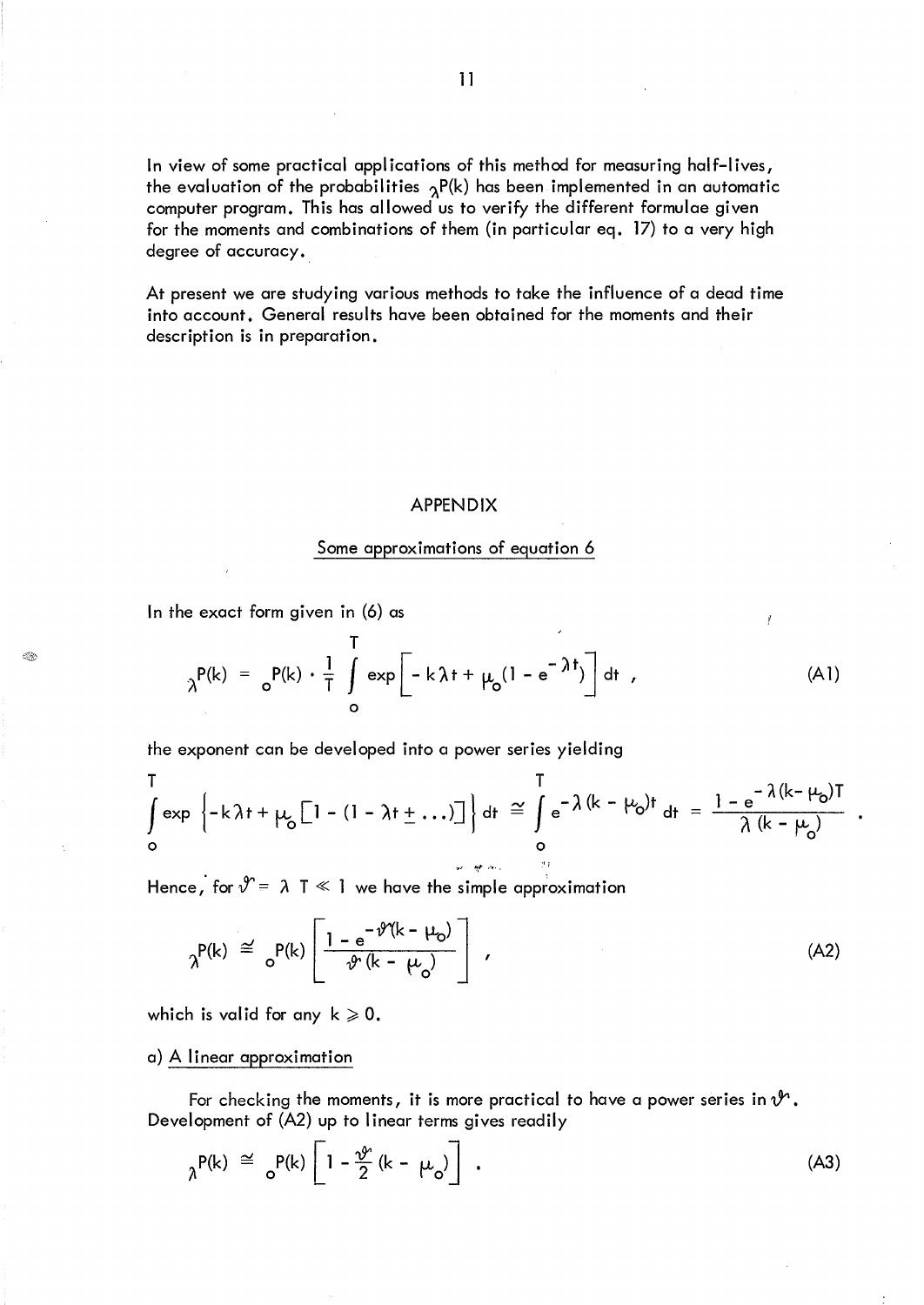For the expectation value we then find in this approximation

$$
\lambda^{E(k)} = \sum_{k=0}^{\infty} k \cdot \frac{1}{\lambda^{P(k)}} \cong \sum k \cdot P - \frac{\psi}{2} \sum k(k - \mu_{o}) \cdot P
$$

where the Poisson probability  ${}_{o}P(k)$  is simply written as P and all sums are over k.

The ordinary moments of k for a Poisson distribution with parameter  $\mu$  are known [7] to be given by

$$
m_r \equiv \sum k^r \cdot P = \sum_{j=1}^r S(r, j) \cdot \mu_o^j \quad , \tag{A4}
$$

where  $S(r, j)$  is a Stirling number of the second kind. Hence, the first moments are

$$
m_1 = \mu_0 ,
$$
  
\n
$$
m_2 = \mu_0 + \mu_0^2 ,
$$
  
\n
$$
m_3 = \mu_0 + 3 \mu_0^2 + \mu_0^3 ,
$$
  
\n
$$
m_4 = \mu_0 + 7 \mu_0^2 + 6 \mu_0^3 + \mu_0^4 .
$$
 (A5)

This gives for the expectation of the modified distribution (A3)

$$
\lambda^{E(k)} \stackrel{\simeq}{=} m_1 - \frac{\vartheta^{\circ}}{2} (m_2 - m_1 \mu_0) = \mu_0 (1 - \frac{\vartheta^{\circ}}{2}) \quad . \tag{A6}
$$

Likewise the second moment is

Q

$$
\lambda^{E(k^2)} \stackrel{\simeq}{=} m_2 - \frac{\nu}{2} (m_3 - m_2 \mu_0) = \mu_0 \left\{ 1 + \mu_0 - \frac{\nu}{2} (1 + 2 \mu_0) \right\} .
$$

Hence, the variance - also up to linear terms in  $\mathcal{V}$  - turns out to be

$$
\gamma^{V(k)} = \gamma^{E(k^2)} - \gamma^{E^2(k)} \cong \mu_0(1 - \frac{\vartheta}{2}) \cdot \mu_0
$$
 (A7)

It follows that in this lowest approximation expectation value and variance are equal.

# b) A quadratic approximation

In order to obtain more information, it is obviously necessary to go at least to second order in  $\mathcal{Y}$ . One might feel tempted, for the sake of simplicity, to start again from (A2). However, since this is in part already a first-order approximation, we can hardly hope to get all terms of second order correctly. Nevertheless, the necessary correction could possibly be guessed. So let us make an attempt which gives

$$
\lambda^{P'}(k) \approx \frac{1}{2} \left[1 - \frac{1}{2} (k - \mu_0) \nu + \frac{1}{6} (k - \mu_0)^2 \nu^2 \right].
$$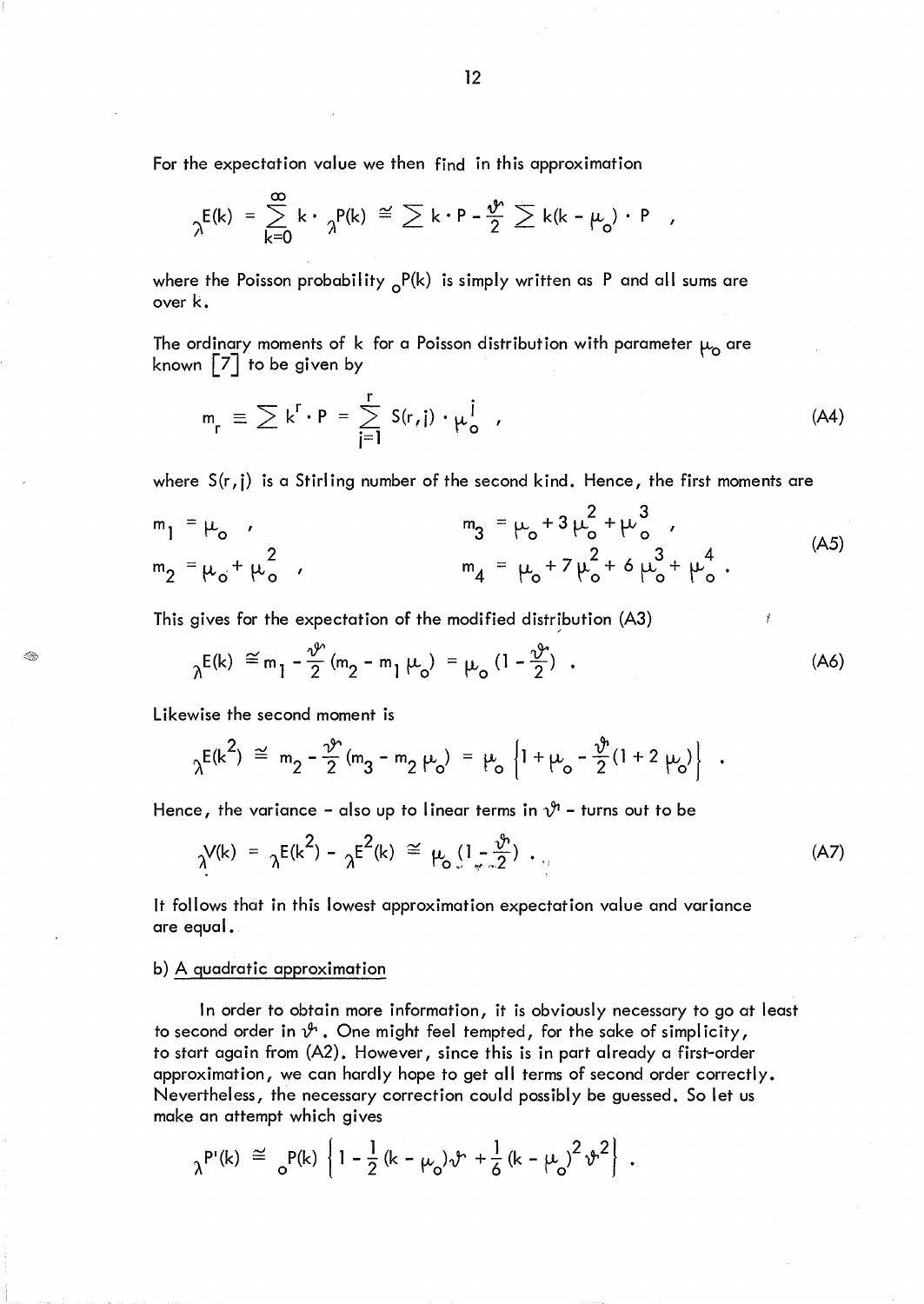A check of the normal ization yields

$$
\sum_{\lambda} P'(k) = \sum_{\lambda} P - \frac{\vartheta}{2} (\sum_{\lambda} k P - \mu_0) + \frac{\vartheta^2}{6} (\sum_{\lambda} k^2 P - 2 \mu_0 \sum_{\lambda} k P + \mu_0^2)
$$
  
=  $1 - \frac{\vartheta}{2} (m_1 - \mu_0) + \frac{\vartheta^2}{6} (m_2 - 2 m_1 \mu_0 + \mu_0^2)$   
=  $1 + \frac{1}{6} \mu_0 \vartheta^2$ .

Hence, the normalization can be arranged by adding a correction term, i.e.

$$
{}_{\lambda}P(k) \cong {}_{\lambda}P'(k) - {}_{o}P(k) \left\{ \frac{1}{6} \mu_{o} \nu^{2} \right\} . \tag{A8}
$$

Obviously, this heuristic approach needs confirmation. For this purpose we start again from (A 1). Development up to second order gives

$$
\frac{1}{T} \int_{0}^{T} \exp \left\{-k \lambda t + \mu_{0} (1 - e^{-\lambda t})\right\} dt \approx \frac{1}{T} \int_{0}^{T} \exp \left\{-k \lambda t + \mu_{0} \lambda t - \frac{\mu_{0}}{2} \lambda^{2} t^{2}\right\} dt
$$
\n
$$
= \frac{1}{T} \int_{0}^{T} \exp \left\{-\left(k - \mu_{0}\right) \lambda t - \frac{\mu_{0}}{2} (\lambda t)^{2}\right\} dt . \text{ (A9a)}
$$

With the abbreviations

Q)

$$
\frac{k - \mu_o}{\mu_o \lambda} = \alpha \quad \text{and} \quad \frac{1}{2} \mu_o \lambda^2 = \beta.
$$

the exponent takes the form

$$
\left\{\ldots\right\} = -2\alpha\beta \cdot t - \beta \cdot t^2 = -\beta\left(\alpha + t\right)^2 + \alpha^2\beta.
$$

With the new variable  $x = t + d$  we therefore simply have

$$
\frac{1}{T} \int_{0}^{T} \exp \left\{ \dots \right\} dx \stackrel{\sim}{=} \exp(\alpha^{2} \beta) \cdot \frac{1}{T} \int_{\alpha}^{T+\alpha} \exp(-\beta x^{2}) dx
$$
 (A9b)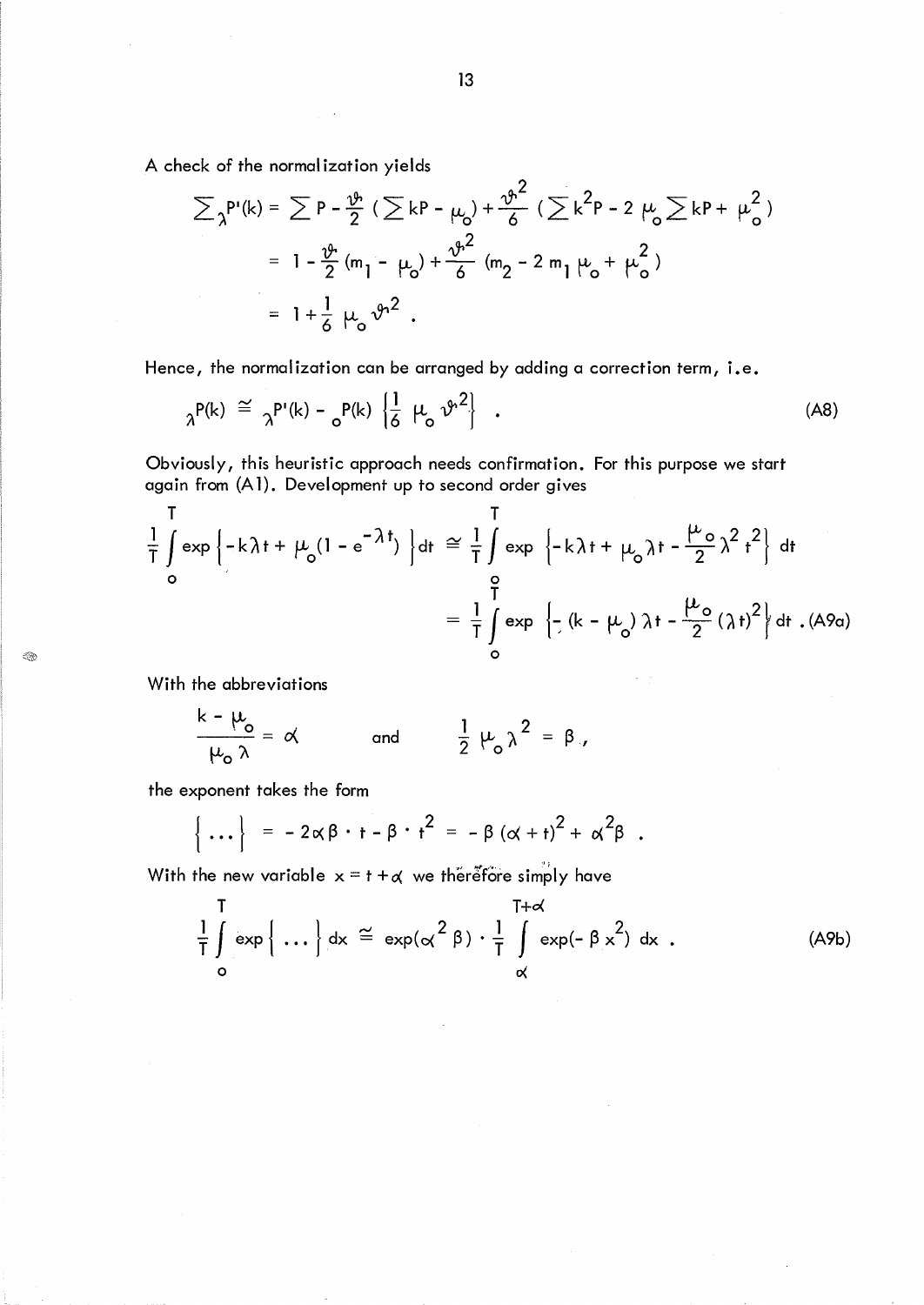A series development of the integrand gives

Q.

$$
\frac{T+\alpha}{T} \int_{\alpha}^{T+\alpha} \exp(-\beta x^2) dx = \frac{1}{T} \int_{\alpha}^{T+\alpha} (1 - \beta x^2 + \frac{1}{2} \beta^2 x^4 + \dots) dx
$$
  
\n
$$
= \frac{1}{T} \left\{ T - \frac{\beta}{3} \left[ (T+\alpha)^3 - \alpha^3 \right] + \frac{\beta^2}{10} \left[ (T+\alpha)^5 - \alpha^5 \right] + \dots \right\}
$$
  
\n
$$
= 1 - \frac{\beta}{3} (T^2 + 3 \alpha T + 3 \alpha^2)
$$
  
\n
$$
+ \frac{\beta^2}{10} (T^4 + 5 \alpha T^3 + 10 \alpha^2 T^2 + 10 \alpha^3 T + 5 \alpha^4) + \dots
$$

If we retain only terms up to  $\sqrt[n]{2}$  and  $(k - \mu_o)^2$ , (A9) can also be written as  $T + \alpha$ 

$$
e^{\alpha^2 \beta} \cdot \frac{1}{T} \int_{\alpha}^{T+\alpha} e^{-\beta x^2} dx
$$
  
\n
$$
\approx \left[ 1 + \frac{(k - \mu_0)^2}{2 \mu_0} \right] \left\{ 1 - \frac{(k - \mu_0)^2}{2 \mu_0} - (k - \mu_0) \frac{\vartheta}{2} - \frac{1}{6} \mu_0 \vartheta^{2} + \frac{1}{4} (k - \mu_0)^2 \vartheta^{2} \right\}
$$
  
\n
$$
= 1 - \frac{1}{2 \mu_0} (k - \mu_0)^2 - \frac{\vartheta}{2} (k - \mu_0) - \frac{\vartheta^2}{6} \mu_0 + \frac{\vartheta^2}{4} (k - \mu_0)^2
$$
  
\n
$$
+ \frac{1}{2 \mu_0} (k - \mu_0)^2 - \frac{\vartheta^2}{6} \mu_0 \frac{(k - \mu_0)^2}{2 \mu_0}
$$
  
\n
$$
= 1 - \frac{\vartheta}{2} (k - \mu_0) - \frac{\vartheta^2}{6} \mu_0 + \vartheta^2 (k - \mu_0)^2 \frac{1}{6}.
$$

Our second-order approximation to the modified Poisson probabilities is therefore

$$
{}_{\lambda}P(k) \stackrel{\simeq}{=} {}_{o}P(k) \left\{ 1 - \frac{\vartheta}{2} (k - \mu_{o}) + \frac{\vartheta^{2}}{6} \left[ (k - \mu_{o})^{2} - \mu_{o} \right] \right\}. \tag{A10}
$$

This expression agrees with (A8), confirming thereby the validity of the surmised correction term.

Let us now look at the moments of k which correspond to the approximation (A10). The expectation value is

$$
\gamma^{E(k)} \stackrel{\cong}{=} \sum kP - \frac{\vartheta^{2}}{2} \sum k (k - \mu_{0}) P + \frac{\vartheta^{2}}{6} \left[ \sum k (k - \mu_{0})^{2} P - \mu_{0} \sum k P \right]
$$
  
=  $m_{1} - \frac{\vartheta^{2}}{2} (m_{2} - \mu_{0} m_{1}) + \frac{\vartheta^{2}}{6} (m_{3} - 2 \mu_{0} m_{2} + \mu_{0}^{2} m_{1} - \mu_{0} m_{1}).$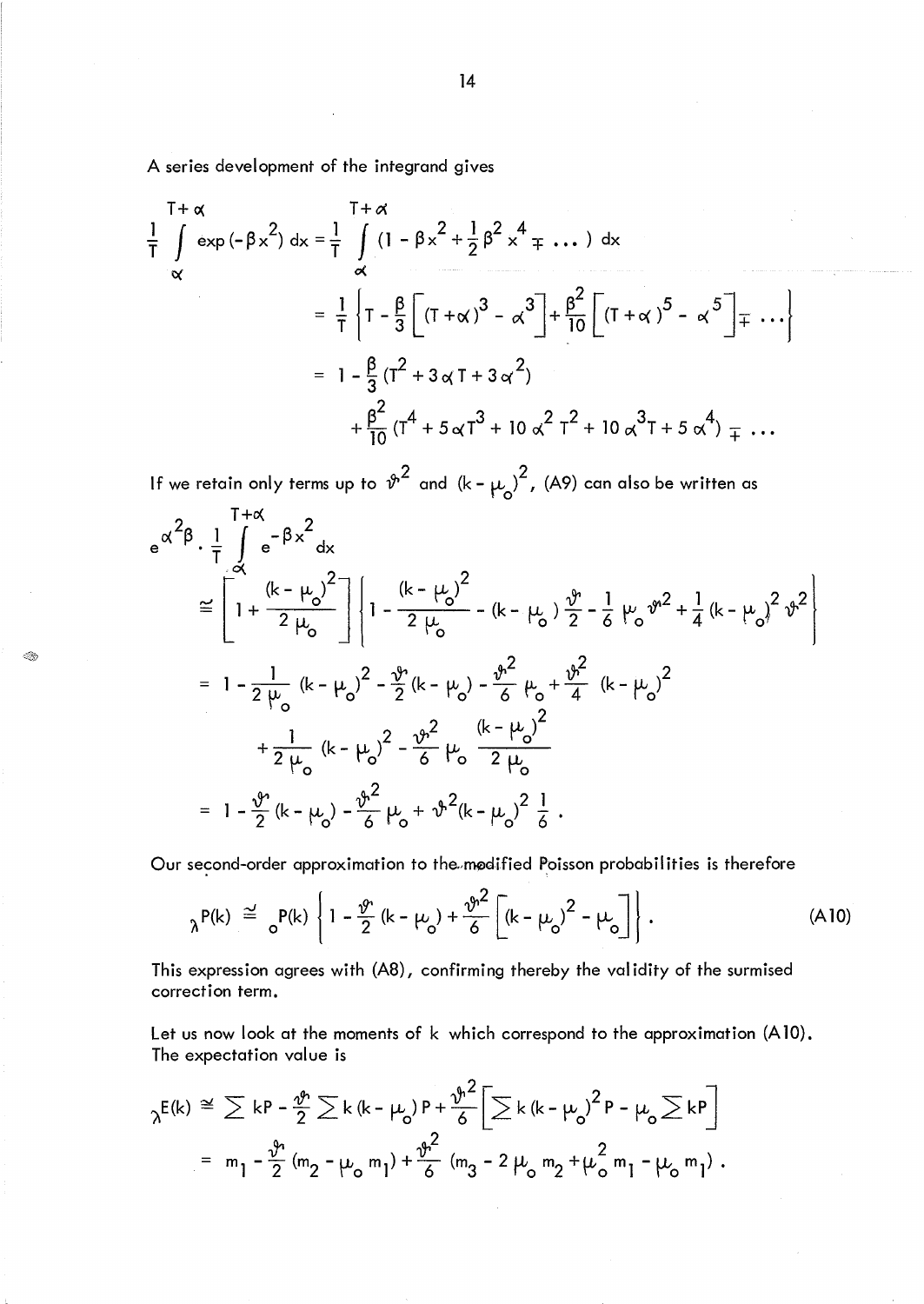Use of the explicit expressions  $(A5)$  for the Poisson moments  $\begin{bmatrix} n \\ r \end{bmatrix}$  leads to

$$
\gamma^{E(k)} \stackrel{\simeq}{=} \mu_0 \left( 1 - \frac{\vartheta^2}{2} + \frac{\vartheta^2}{6} \right) \,. \tag{A11}
$$

This is in agreement with a power-series development of the exact formula (14) since

$$
\frac{\mu_o}{\vartheta}(1-e^{-\vartheta}) = \mu_o (1-\frac{\vartheta}{2}+\frac{\vartheta^2}{6}+\cdots).
$$

For the second ordinary moment we obtain likewise from (A 10)

$$
{}_{\lambda}E(k^2) \stackrel{\sim}{=} m_2 - \frac{\vartheta}{2} (m_3 - \mu_0 m_2) + \frac{\vartheta^2}{6} (m_4 - 2 \mu_0 m_3 + \mu_0^2 m_2 - \mu_0 m_2).
$$

Substitution of (A5) then leads after some rearrangements to the approximation

$$
{}_{\lambda}E(k^{2}) \cong \mu_{0} \left[ 1 + \mu_{0} - \frac{\vartheta}{2} (1 + 2 \mu_{0}) + \frac{\vartheta^{2}}{6} (1 + 4 \mu_{0}) \right].
$$

For the variance we therefore find, up to terms proportional to  $\hat{v}^2$  ,

$$
\chi^{V(k)} = \chi^{E(k^2)} - \chi^{E^2(k)}
$$
\n
$$
\approx \mu_0 \left[ 1 + \mu_0 - \frac{\nu}{2} (1 + 2 \mu_0) + \frac{\nu^2}{6} (1 + 4 \mu_0) \right] - \mu_0^2 \left[ 1 - \nu^2 + \nu^2 \cdot \frac{7}{12} \right],
$$

which gives finally

Q.

$$
\gamma^{V(k)} \cong \mu_o \left[ 1 - \frac{\vartheta^2}{2} + \frac{\vartheta^2}{6} \left( 1 + \mu_o / 2 \right) \right] \ . \tag{A12}
$$

For comparison with the previous exact result (17), we form the ratio<br>...

$$
R = \frac{\lambda^{V(k)} - \lambda^{E(k)}}{\lambda^{E^{2}(k)}}.
$$

Substitution of (A11) and (A12) leads to

$$
R \cong \frac{\mu_{o} \left[ 1 - \frac{\vartheta^{2}}{2} + \frac{\vartheta^{2}}{6} (1 + \mu_{o} / 2) - 1 + \frac{\vartheta^{2}}{2} - \frac{\vartheta^{2}}{6} \right]}{\mu_{o}^{2} (1 - \vartheta^{2} + \frac{7}{12} \vartheta^{2})} \cong \frac{\vartheta^{2}}{12} \tag{A13}
$$

This result agrees with the first non-vanishing term resulting from the series development of (17). We therefore conclude that (A10) is a valid second-order approximation of (12), provided that  $\vartheta \ll 1$ .